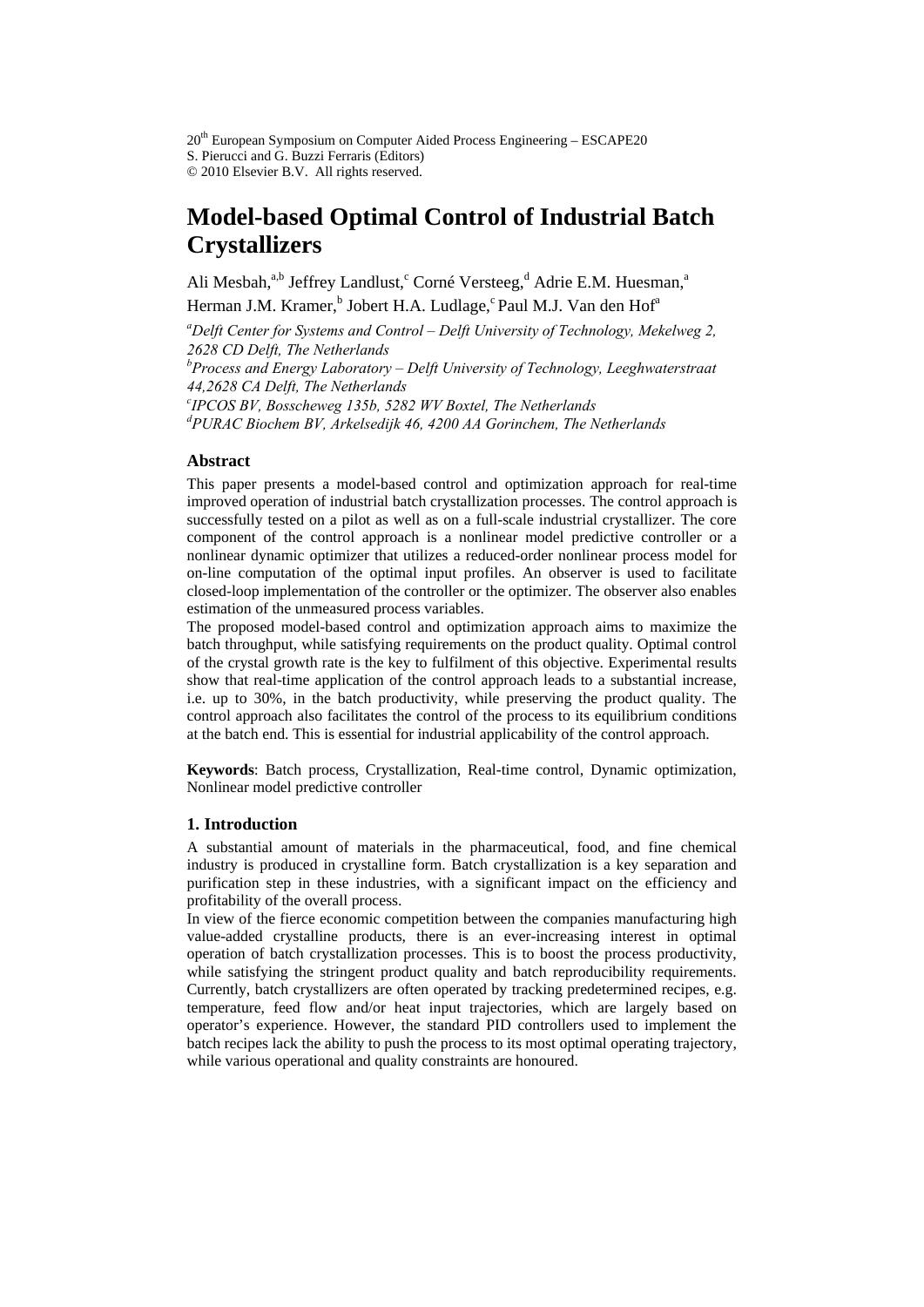In recent years, the development of computationally powerful modelling and optimization tools has greatly facilitated the use of first principles models in devising optimal batch recipes. A real-time optimal control approach continuously optimizes the batch crystallizer on the basis of its current state and, therefore, drives the process to its most optimal operation at any time throughout the batch (Nagy 2009; Mesbah et al. 2009). On-line optimization of the system also allows us to rather effectively cope with model imperfections and process uncertainties, namely measurement errors, unmeasured process disturbances and irreproducible start-ups, i.e. unknown initial conditions. This is due to the feedback of the system states that are estimated by an observer using the process model and the available in-situ process measurements.

This paper presents a model-based control and optimization approach for the optimal operation of industrial batch crystallizers. The controller aims to optimally operate the batch process within the meta-stable zone in order to maximize the production capacity, while fulfilling the product quality requirements. This is realized by manipulating the supersaturation to control the crystal growth rate during the batch run. In addition to the batch productivity, the crystal growth rate has a close relation with various product quality attributes, namely the purity of crystals, crystal habit and crystal size distribution. The desired product quality specifications are normally achieved at low crystal growth rates, whereas increase in the batch productivity demands the highest possible crystal growth rate. Hence, a trade-off between the achievement of sufficient product quality and the maximization of batch throughput needs to be sought. This control problem is well suited for a model-based control approach where conflicting operational considerations can be traded off against each other by satisfying various constraints defined on process inputs and outputs.

The proposed model-based control and optimization approach utilizes either a Nonlinear Model Predictive Controller (NMPC) or a nonlinear dynamic optimizer for on-line computation of the optimal input profiles that govern the supersaturation in the crystallizer. The optimal control problem is formulated such that the crystal growth rate is kept at a predetermined maximum rate throughout the batch. This allows us to realize a compromise between the fulfilment of product quality requirements and the maximization of batch throughput. An observer is used to facilitate the on-line implementation of the control approach. The observer compensates for the detrimental effects of model imperfections and process uncertainties to some degree. Besides, the observer enables us to estimate the unmeasured process variables, e.g. crystal growth rate, that are to be controlled. The real-time performance of the NMPC and the dynamic optimizer is examined by several implementations on a semi-industrial evaporative 75 liter draft tube crystallizer. The application of the proposed control approach to industrial crystallizers is also investigated by testing the NMPC on a full-scale industrial evaporative  $14 \text{ m}^3$  forced circulation crystallizer.

## **2. Crystallization Model**

The cornerstone of any model-based control and optimization approach is its dynamic process model, describing the dynamic relation between the relevant inputs and outputs of the system to be controlled. These control approaches utilize the model to continuously explore the degrees of freedom in the process in order to achieve the maximum performance in accordance with an optimization criterion.

The dynamic behaviour of a crystallization process can be described by the population balance equation, along with the conservation equations and kinetic relations. The population balance equation is a hyperbolic partial differential equation that describes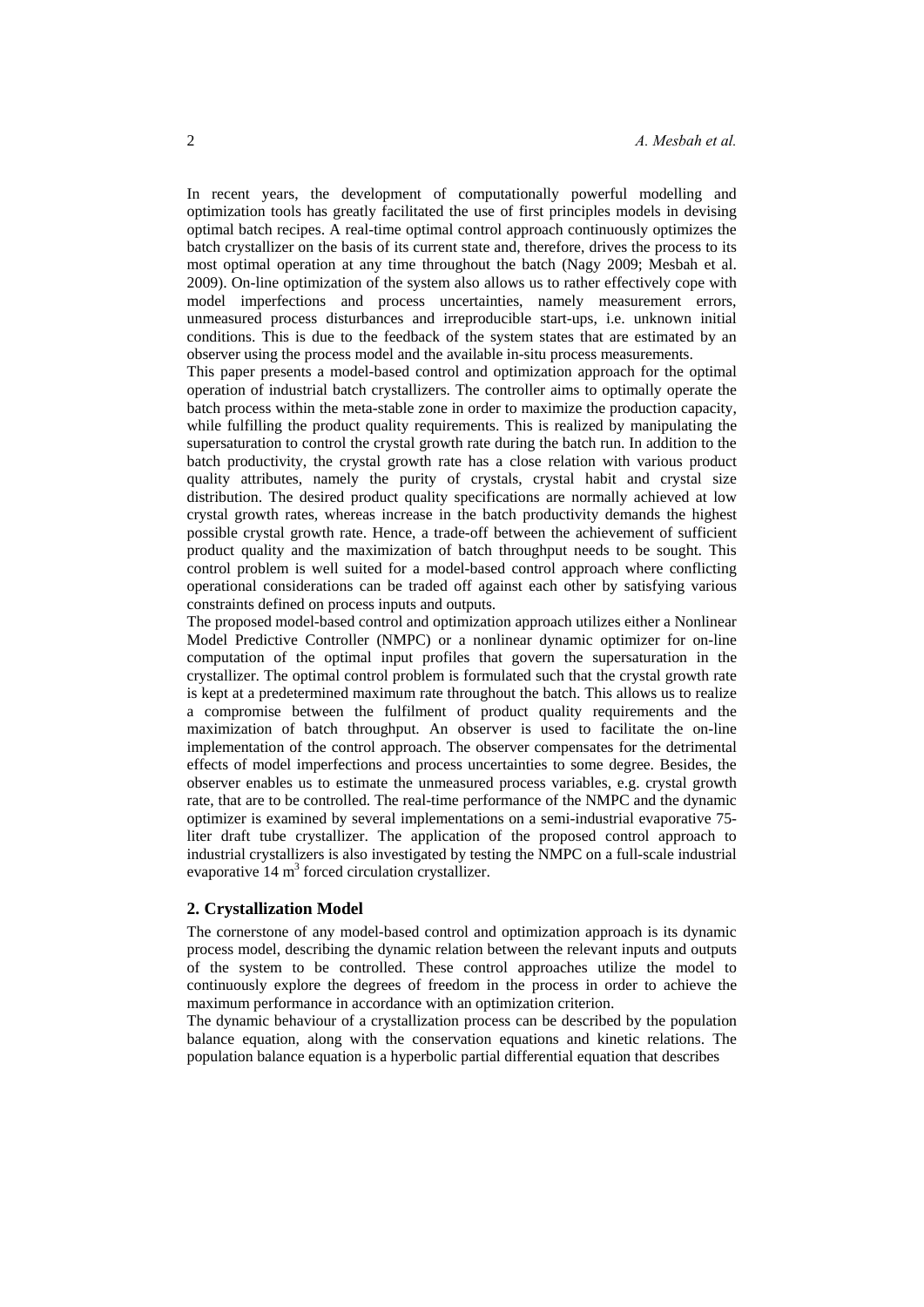

**Fig. 1.** Block diagram of the model-based control approach.

the evolution of the crystal size distribution in time. The population balance equation is numerically solved by approximating the original equation with a finite number of ordinary differential equations through discretization of the crystal size distribution. Accurate numerical solution of the population balance equation often requires a large number of discretization points that may render real-time application of the modelbased control strategy computationally too expensive.

In this work, the method of moments (Randolph and Larson, 1971) is applied to the population balance equation in order to recast it into a set of computationally affordable ordinary differential equations. The method of moments reduces the information on the crystal size distribution such that only relevant properties of the total crystal population required for the intended control application are calculated. Hence, batch crystallizers are represented by a set of nonlinear differential algebraic equations of the general form

$$
\dot{x} = f(t, x, z, y, u, \theta) \qquad x(t_0) = x_0
$$
  
\n
$$
0 = g(t, x, z, y, u, \theta)
$$
  
\n
$$
y = h(t, x, z, y, u, \theta)
$$
\n(1)

where *f* and *g* denote the system of model state and algebraic equations, respectively; *h* is the system of model output equations;  $x$  is the state vector;  $z$  is the vector of algebraic variables; *y* is the vector of process outputs; *u* is the vector of process inputs;  $\theta$  is the model parameter set; *t* is the time. For the systems at hand, the state vector contains the leading moments of the crystal size distribution, the solute concentration and the crystallizer temperature, whereas the vector of algebraic variables is comprised of the kinetic variables, namely the crystal growth rate and the total nucleation rate. On the other hand, the inputs of the system are the mechanisms to influence the supersaturation and, consequently, govern the crystallization kinetic phenomena. The model parameters, namely the kinetic parameters, are estimated based on a set of historical data of normal batch operation.

#### **3. Model-based Control Approach**

The proposed model-based control and optimization approach is depicted in Fig. 1. As can be seen, the control approach consists of various scheduled blocks that exchange their information via a central OPC Server. The core component of the control approach is the model-based controller, i.e. the nonlinear model predictive controller (INCA-NLMPC, IPCOS, The Netherlands) or the dynamic optimizer. These optimization-based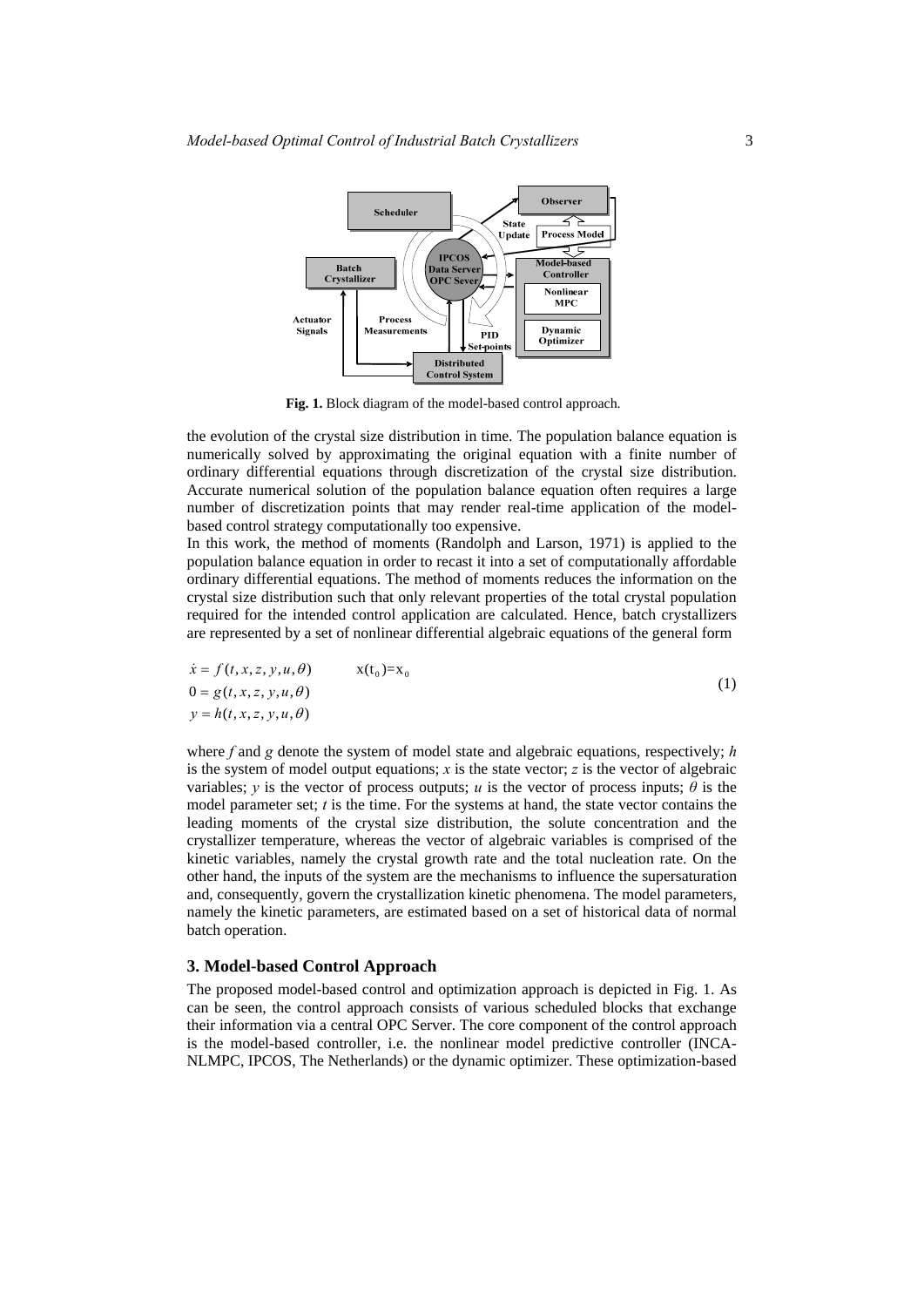control strategies utilize the nonlinear moment model for on-line computation of the optimal control actions over the future control horizon  $N_c$  given a certain performance index. The latter index is subject to various equality, i.e. process model, and inequality constraints evaluated over the prediction horizon  $N_p$ . The optimal control problem is stated in its most general form as

$$
\min_{u_{k},...,u_{k+N_{c-1}}} \sum_{i=1}^{N_{c}} \left\| u_{k+i} - u_{k+i}^{ref} \right\|_{R}^{2} + \sum_{i=1}^{N_{p}} \left\| y_{k+i} - y_{k+i}^{ref} \right\|_{Q}^{2} + \sum_{i=1}^{N_{c}} \left\| \Delta u_{k+i} \right\|_{W}^{2}
$$
\nEq. (1)

\ns.t.

\n
$$
u_{k+i}^{\min} \leq u_{k+i} \leq u_{k+i}^{\max}, \quad \Delta u_{k+i}^{\min} \leq \Delta u_{k+i} \leq \Delta u_{k+i}^{\max}, \quad y_{k+i}^{\min} \leq y_{k+i} \leq y_{k+i}^{\max} \quad i \in (1, N_{p}).
$$
\n(2)

This performance index allows us to weigh deviations on the process inputs and outputs with respect to their reference trajectories, while minimizing the control effort, i.e. *Δu*, put into the system.

The primary difference between the NMPC and the dynamic optimizer lies in how the process model is exploited to determine the optimal control actions. The dynamic optimizer computes the control actions using the nonlinear process model in one stage; the simultaneous optimization strategy is used to convert the optimal control problem to a nonlinear programming problem (Mesbah et al., 2009). On the other hand, the NMPC first utilizes the nonlinear process model to forecast the system behaviour over the prediction horizon. Subsequently, a local Linear Time-Variant (LTV) model extracted from the original nonlinear model at each operating point is used for optimization of the performance index (Landlust et al., 2008).

In real-time applications, the optimal control problem is continuously solved on-line in a receding horizon mode, where the system states recursively initialize the controller at regular time intervals. Hence, an observer, namely an Extended Kalman Filter (EKF) or an Extended Luenberger-type Observer (ELO), is employed to estimate the states (Kalbasenka et al., 2006). The state estimation is done at regular sampling times, when measurements, e.g. solute concentration, crystal content, crystal size distribution, become available. The EKF locally linearizes the nonlinear process model at each sampling time, whereas the ELO uses the original process model for state estimation.

#### **4. Experimental Results**

## *4.1. Case 1: Semi-industrial Crystallization of Ammonium Sulphate*

The dynamic optimizer and the NMPC are applied to a seeded fed-batch evaporative crystallization process producing ammonium sulphate. The crystallization takes place in a 75-liter draft tube crystallizer equipped with a Yokogawa Distributed Control System (CENTUM CS3000, Japan). Seeding is exercised to ensure the reproducibility of the batch runs (Kalbasenka et al. 2007). The crystal size distribution is measured on-line by means of a laser diffraction instrument (HELOS-Vario, Sympatec, Germany). An inline solute concentration measuring probe is also used to monitor the supersaturation till the seeding point; the probe enables us to insert the seed crystals at a predetermined supersaturation. The evolution of the solute concentration throughout the batch is estimated by the extended Luenberger-type observer.

Fig. 2 shows the experimental results. Three different batch runs are shown, namely the reference experiment DT.81 and the experiments  $DT_c68$  and  $DT_c82$  in which the NMPC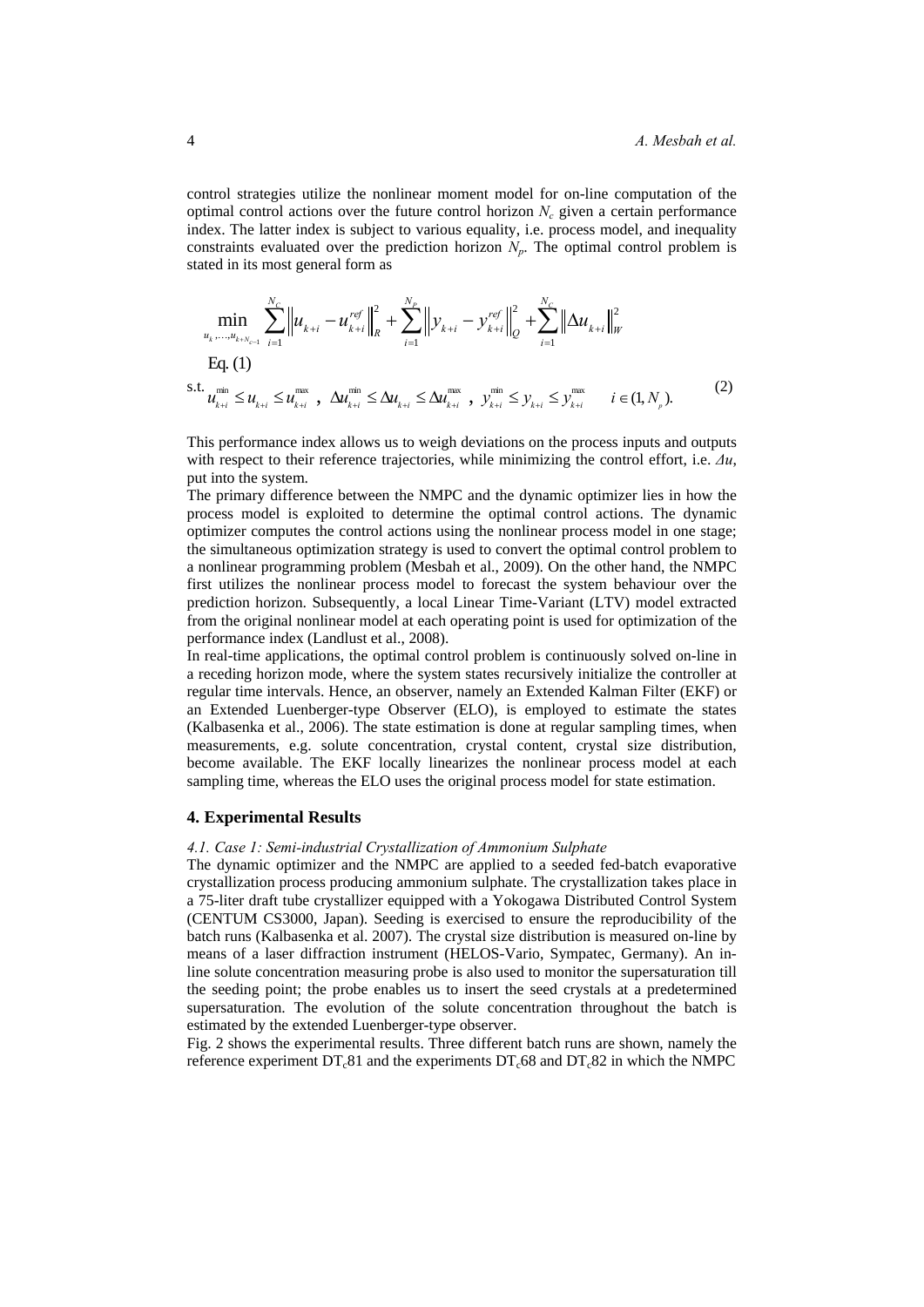

**Fig. 2.** Experimental results of the nonlinear model predictive controller and the dynamic optimizer applied to the semi-industrial ammonium sulphate crystallization process.

and the dynamic optimizer are applied, respectively. As the crystal growth rate predominantly determines the product quality in seeded batch runs, variations of the crystal growth rate in relation to different heat input profiles, i.e. the supersaturation generation mechanism, are investigated in the various experiments. When the heat input is kept constant at  $4.5kW$  in experiment  $DT<sub>c</sub>81$ , the crystal growth rate gradually decays towards the end of the batch without following its maximum admissible value of  $2.5 \times 10^{-8}$  m/s. Real-time implementation of the controllers on the other hand facilitates effective tracking of the maximum crystal growth rate limit till the heat input hits its upper limit of 13 kW that renders further optimal control of the process impossible. As can be seen, the application of the controllers leads to a substantial increase, i.e. up to 30 %, in the crystal content at the batch end due to higher crystal growth rates. Note that the mean crystal size remains almost intact as a result of the optimal seeding procedure.

## *4.2. Case 2: Industrial Crystallization of Lactitol Monohydrate*

In this case study, the NMPC is implemented on a full-scale industrial crystallizer at PURAC Biochem BV; a seeded fed-batch evaporative forced circulation crystallizer equipped with a Siemens Programmable Logic Controller (PLC, Siemens S7, Germany). The crystal size distribution and the volumetric crystal content are measured together with an ultrasound measurement device (OPUS, Sympatec, Germany).

Fig. 3 shows a comparison between the two batch runs to which the NMPC is applied and the original batch recipe; the detailed figures cannot be disclosed due to confidentially issues. As can be seen, the crystal growth rate is continuously pushed to its predefined maximum value by increasing the supersaturation in order to alleviate the adverse impact of impurities on the crystal growth rate. On the other hand, an upper limit is defined on the volumetric crystal content to enable automatic stabilization of the process at the batch end, which is essential for proper slurry handling in the downstream units. The supersaturation therefore decreases towards the batch end to obtain a solution close to equilibrium conditions with constant crystal content. In the controlled experiments, the final crystal content is achieved 10% faster than the original batch run.